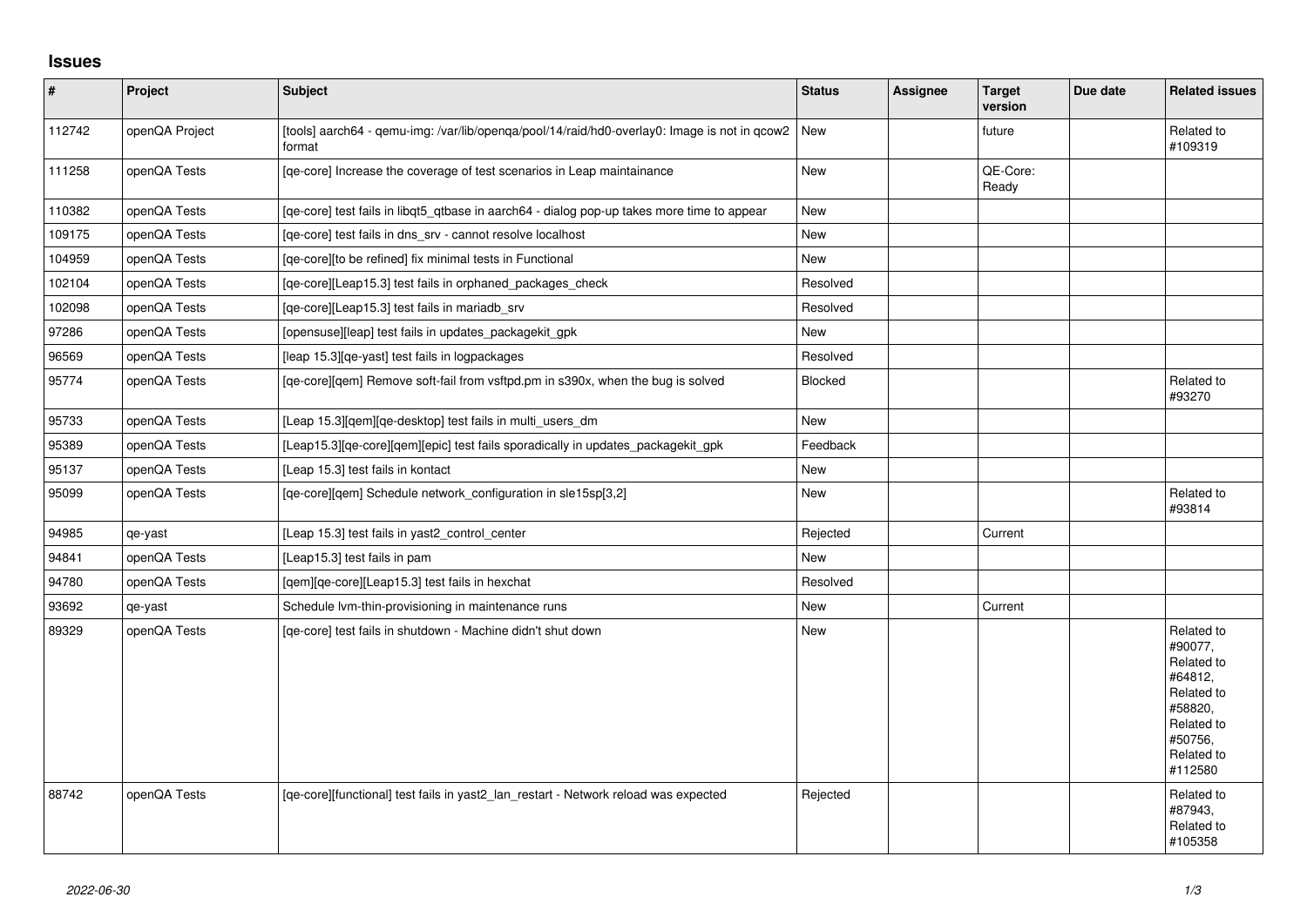| $\pmb{\#}$ | Project               | <b>Subject</b>                                                                                                                   | <b>Status</b> | Assignee  | <b>Target</b><br>version | Due date   | <b>Related issues</b>                                                  |
|------------|-----------------------|----------------------------------------------------------------------------------------------------------------------------------|---------------|-----------|--------------------------|------------|------------------------------------------------------------------------|
| 108076     | openQA Tests          | [qe-core][15-sp4] test fails in libqt5_qtbase - Development tools module is not enabled                                          | Resolved      | akumar    | QE-Core:<br>Ready        |            |                                                                        |
| 107233     | openQA Tests          | [leap 15.3][ge-core] test fails in ooffice                                                                                       | Resolved      | apappas   |                          |            |                                                                        |
| 88139      | openQA Tests          | [ge-core][functional] schedule ovs-server and ovs-client in the functional space                                                 | Resolved      | dheidler  |                          |            |                                                                        |
| 68788      | openQA Tests          | [ge-core][gem][maint][firefox]test fails in firefox                                                                              | Resolved      | dzedro    | QE-Core:<br>Ready        |            |                                                                        |
| 95530      | openQA Tests          | [Leap15.3][qem][opensuse][kde] test fails sporadically in dolphin                                                                | Resolved      | favogt    |                          |            |                                                                        |
| 97187      | openQA Tests          | [Leap 15.3][ge-core] test fails in sshd                                                                                          | Resolved      | geor      | QE-Core:<br>Ready        |            |                                                                        |
| 98307      | openQA Infrastructure | Many jobs in o3 fail with timeout_exceeded on openqaworker1 auto_review:"timeout: setup<br>exceeded MAX_SETUP_TIME":retry size:M | Resolved      | mkittler  | Ready                    |            | Related to<br>#96557,<br>Related to<br>#81828,<br>Related to<br>#97658 |
| 112997     | openQA Tests          | [ge-core] test fails in groupwise - groupwise core dumps                                                                         | Resolved      | mloviska  | QE-Core:<br>Ready        |            |                                                                        |
| 112739     | openQA Tests          | [qe-core] test fails in multipath - activation of multipath is expected                                                          | Resolved      | mloviska  | QE-Core:<br>Ready        |            |                                                                        |
| 112169     | openQA Tests          | [qe-core] test fails in zdup - ls: cannot access /dev/disk/by-label                                                              | Resolved      | mloviska  | QE-Core:<br>Ready        |            | Related to<br>#108692                                                  |
| 110656     | openQA Tests          | [ge-core] test fails in orphaned packages check - missing libpeas-loader-python                                                  | Resolved      | mloviska  | QE-Core:<br>Ready        |            | Related to<br>#111144                                                  |
| 101930     | qe-yast               | [leap15.3] test fails sporadically in await_install                                                                              | Closed        | oorlov    | Current                  |            |                                                                        |
| 112907     | openQA Tests          | [ge-core] test fails in welcome - waiting for selecting product needle                                                           | Rejected      | punkioudi | QE-Core:<br>Ready        |            |                                                                        |
| 111144     | openQA Tests          | [qe-core] test fails in orphaned_packages_check - whitelist libpeas-loader-python                                                | Rejected      | punkioudi | QE-Core:<br>Ready        |            | Related to<br>#110656                                                  |
| 109563     | openQA Tests          | [ge-core] Remove obsolete/irrelevant bugzilla issue                                                                              | Resolved      | punkioudi | QE-Core:<br>Ready        | 2022-04-07 | Follows<br>#108695                                                     |
| 109178     | openQA Tests          | [ge-core] test fails in dns srv - cannot resolve localhost                                                                       | Resolved      | punkioudi |                          |            |                                                                        |
| 108275     | openQA Tests          | [qe-core][leap] test fails in test_results - new functionality of quitting the pop-up guiding<br>window                          | Resolved      | punkioudi |                          |            |                                                                        |
| 107236     | openQA Tests          | leap 15.3][ge-core] test fails in oomath                                                                                         | Resolved      | punkioudi |                          |            |                                                                        |
| 102080     | openQA Tests          | [Leap15.3] test fails in validate lvm                                                                                            | Resolved      | punkioudi |                          |            |                                                                        |
| 101596     | openQA Tests          | [Leap15.3][qe-core] test fails in ghostscript                                                                                    | Resolved      | punkioudi |                          |            |                                                                        |
| 101587     | openQA Tests          | [Leap15.3][qe-core] - test fails in grub test                                                                                    | Resolved      | punkioudi |                          |            |                                                                        |